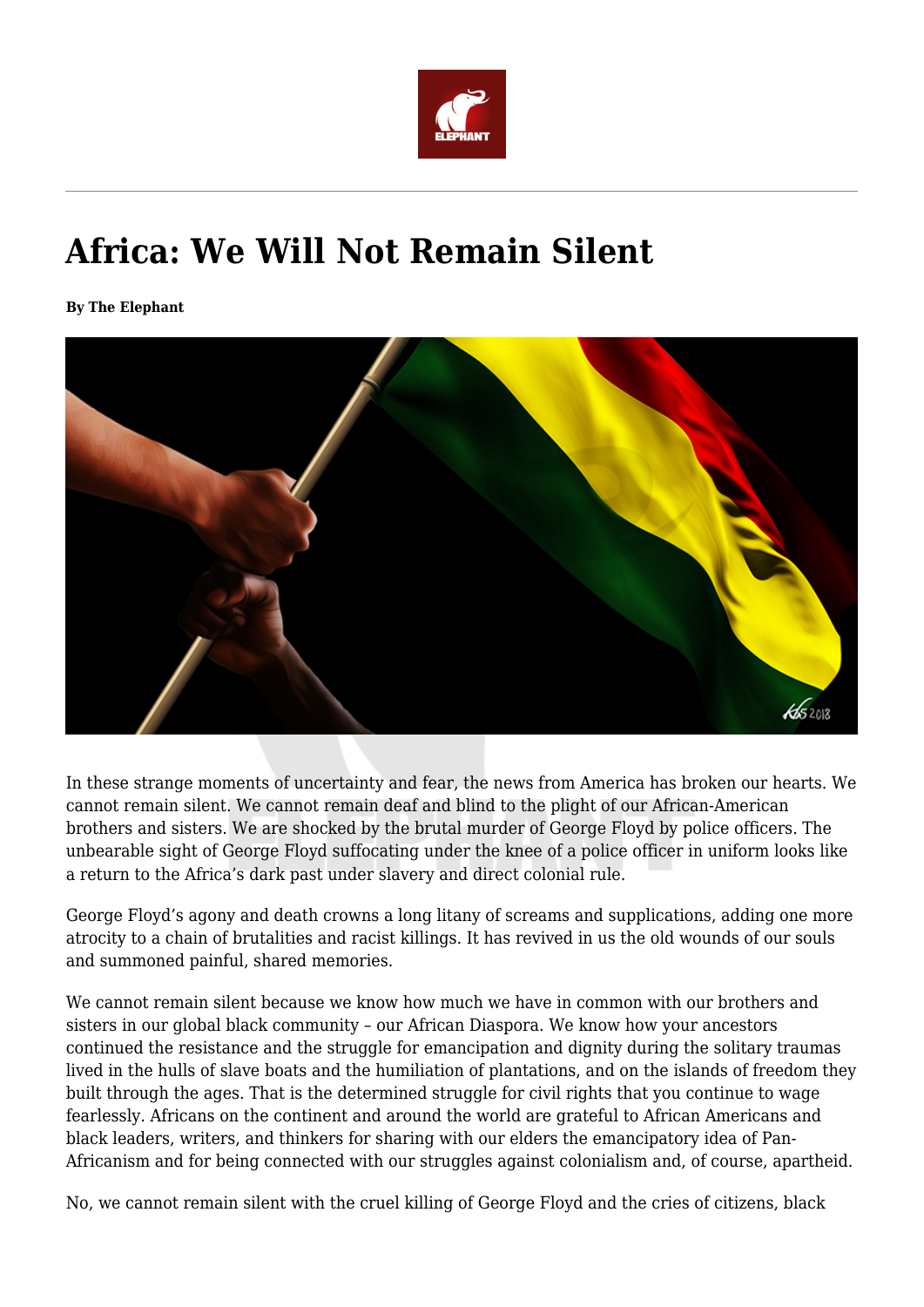and brown and white, in the streets of cities in America and in other continents, declaring to the world that Black Lives Matter.

## **We African people are 1.3 billion strong**

How can we be silent when we know that your long walk to real freedom echoes the struggles of yesterday and resonates with the struggles we are waging here in Africa, your mother continent? We are waging these struggles to advance our common causes: democratic freedoms, dignity, equality, social justice, the rights and well-being of women and all minorities, the integrity of leaders and institutions, economic independence, and finally the control of our cultural and historic destiny.

We cannot remain unmoved when we also have good news to share with our African American brothers and sisters; news that goes beyond the clichés, rebukes all forms of racial profiling, and updates old beliefs into fresh reality: a new Africa is truly emerging before our eyes. A resilient Africa carried by our communities and a dynamic and enterprising civic society, animated by a generation of young people and women determined to lift the continent from the fatality of despair, and create a future of unity in freedom, dignity and abundance.

Together, we are the soldiers of hope engaged in the building of a new African nation, deeply rooted in our strongest cultural heritage, with the ideological and intellectual contributions of African-American achievements. In this spirit, we the people of Africa are one people, and one nation. We are a 1.3 billion strong nation stretched out over a whole continent, and with you in the African Diaspora, we are millions more. Together we can build the global African nation. It will be our nation, and we will name squares and schools after the countless other heroines and heroes of African descent. In memory of our common ancestry, the new Africa will be conceived as our common home.

### **We cannot remain silent**

We cannot remain indifferent because we have so many projects to initiate. One common element of our societal (and economic) project will be to revisit together — with courage and honesty — our shared history. But we will go beyond the recent history and look at the Africa we lost. Our history did not begin with the tragic period of slavery.

We will explore the distant lands of our forgotten kingdoms and empires, the glorious destinies of our noble leaders, the scientific, technological and social advances that have shaped the evolution of our societies and have largely gone unacknowledged. Our common work should be to finally put at the center of our concerns the education and training of our children so that they are better prepared to face the complex challenges of what will certainly be a complex future.

### **Humanity originated on our continent**

Finally our common task could be to develop mutually beneficial economic partnerships among those of us on the continent and those in the Diaspora, in order to create the conditions for true independence. And while we break our silence, we will claim our rightful place in human destiny. In these decisive moments when humanity is confronted with an existential threat linked to climate change, health pandemics, and a life-threatening rise of social inequalities, we must come together.

We have never forgotten that humanity originated on our continent. At this critical and fragile moment when humankind feels that it has reached a tragic impasse, it is our duty to help humanity build a better and more sustainable future for itself and for planet Earth, through the path of our founding values —'*ubuntu' and 'nitté'* (our shared humanity), wisdom, equality, respect, solidarity,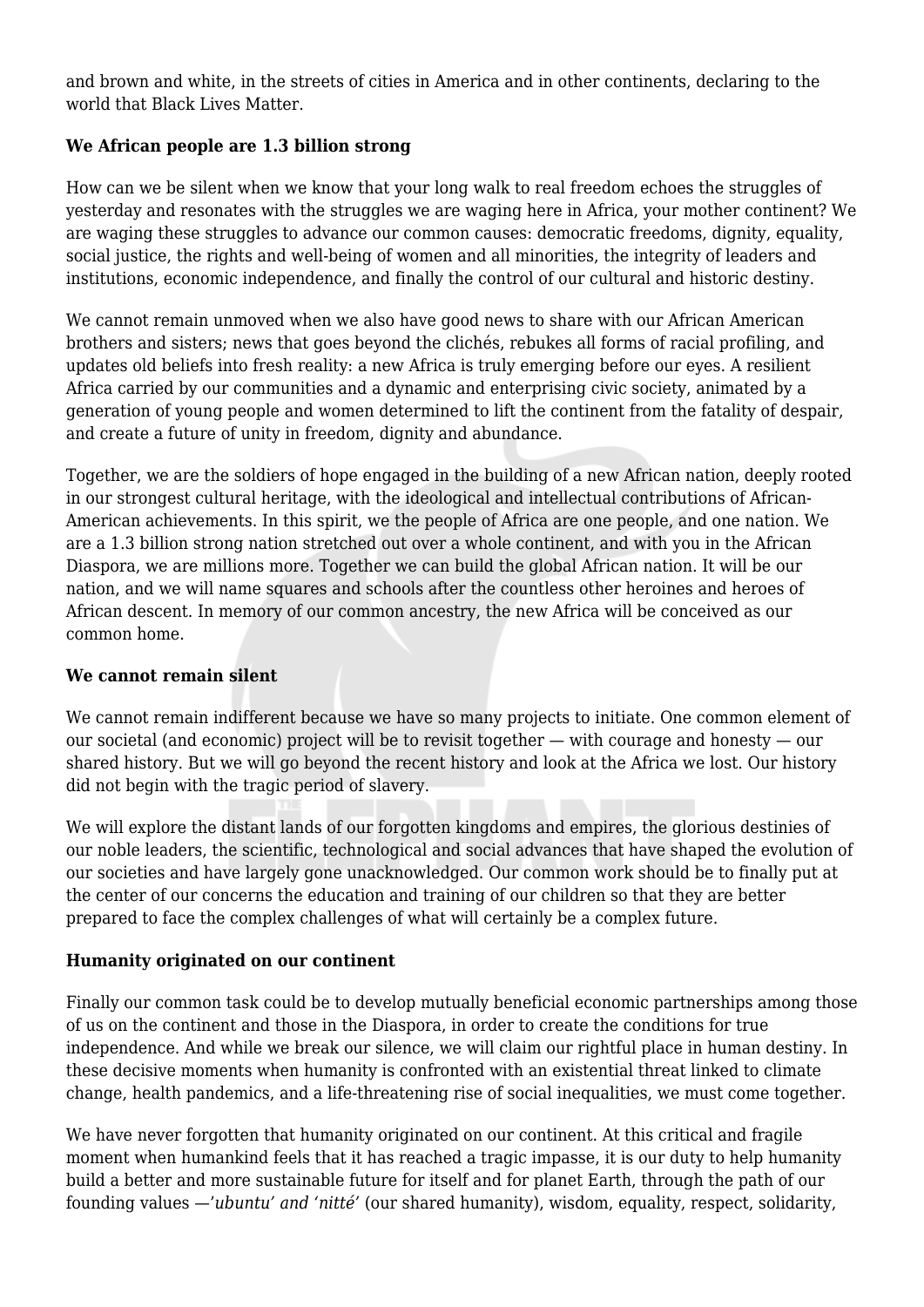and brotherhood and sisterhood, so that our human family finally reconciles with itself in peace.

Today, in the memory of George Floyd and millions of other black lives who mattered, we Africans in Africa, mourn our loss and honor a rich moment of shared connection.

 $\overline{\phantom{a}}$ 

Signed:

Youssou Ndour Akon Salif Keita Baba Maal Didier Drogba Dikembe Mutombo Samuel Etoo Djimon Honsou Ameenah Gurib-Fakim Lamido Sanusi Princess Esther Kamatari Precious Motsepe Rama Yade Paolo Gomes Prof. Abdoulaye Bathily Zeinab Badawi Isha Seesay Amadou Mahtar Ba Alain Foka Denise Epote Durand Frannie Leautier Bineta Diop Hafsat Abiola Hassan Ba Pierre Thiam Angelle Kwemo Amadou Gallo Fall Dr. Ebrima Sall Prof. Achille Mbembe Prof. Fatou Sow Prof. Muhammadou Kah Prof. Issa Shivji Prof. Alioune Sall Prof. Penda Mbow Prof. Paul Tiyambe Zeleza Prof. Francis B. Nyamnjoh Prof. Hakim Ben Hammouda Prof. Mahamadou Lamine Sagna Prof. Jean-Bernard Ouedraogo Dr. Marema Toure Thiam Prof. Felwine Sarr Prof. Alioune Tine Prof. Dzodzi Tsikata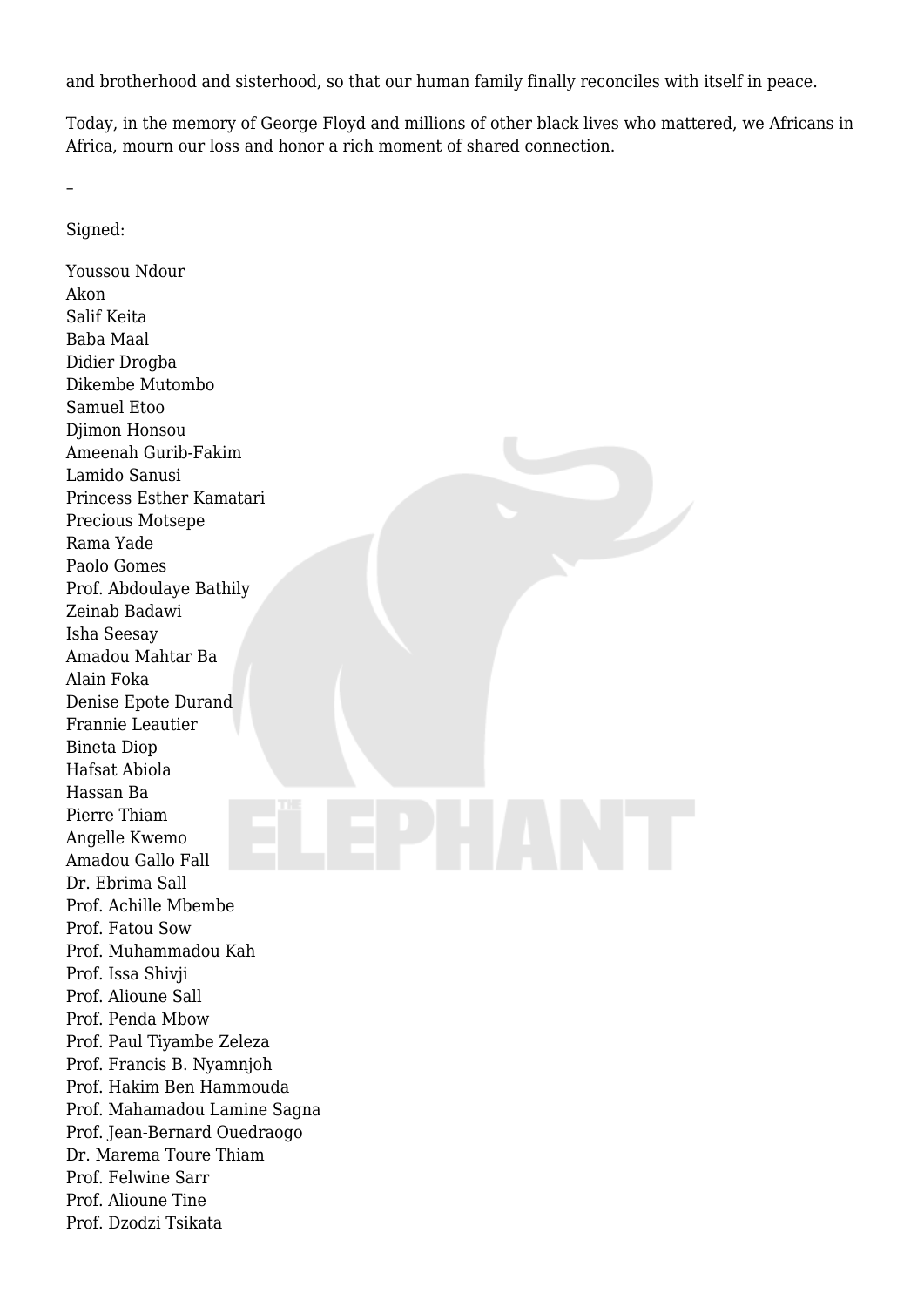Hawa Binta Ba Abdarahmane Wone Prof. Elisio Macamo Prof. Demba Moussa Dembele Prof. Mame Penda Ba Prof. Shamil Jeppie Prof. Ousmane Kane Kako Nobukpo Edem Adzogenu Richard Bona Dr. Natasha Issa Shivji Dr. Bouchra Sidi Hida Dr. Salwa Beheiry Prof. Jimi O. Adesina Momar Nguer Alain Nkontchou John Githongo Fatima Karume Prof. Mamadou Goïta Prof. Brahim El Morchid Dr. Tijan M. Sallah Fatou Jagne Senghor Dr. Stigmata Tenga Dr. Ebrima Ceesay Prof. Abdoulie Saine Samba Bathily Mamadou Kwidjim Toure Prof. Ousmane Thiare Prof. Jainaba M. L. Kah Dr. Assan Jaye Linus Gitahi Mame Demba Sy Debo Adesina Rebecca Enonchong Moustapha Mellouk Prof. Bernard Founou Tchuigoua Dr. Tendai Kadenhe Mhizha Prof. Noel Magaloire Ndoba Coumba Toure Babacar Ngom Amadou Diaw Didier Acouetey Harouna Ly Mamou Daffe Hamet Aguemon Seynabou Dia Masego Madzwamuse Sefa Gohoho Obi Asika Edgar Gnansounou Dr Omotola jalade Ekeinde